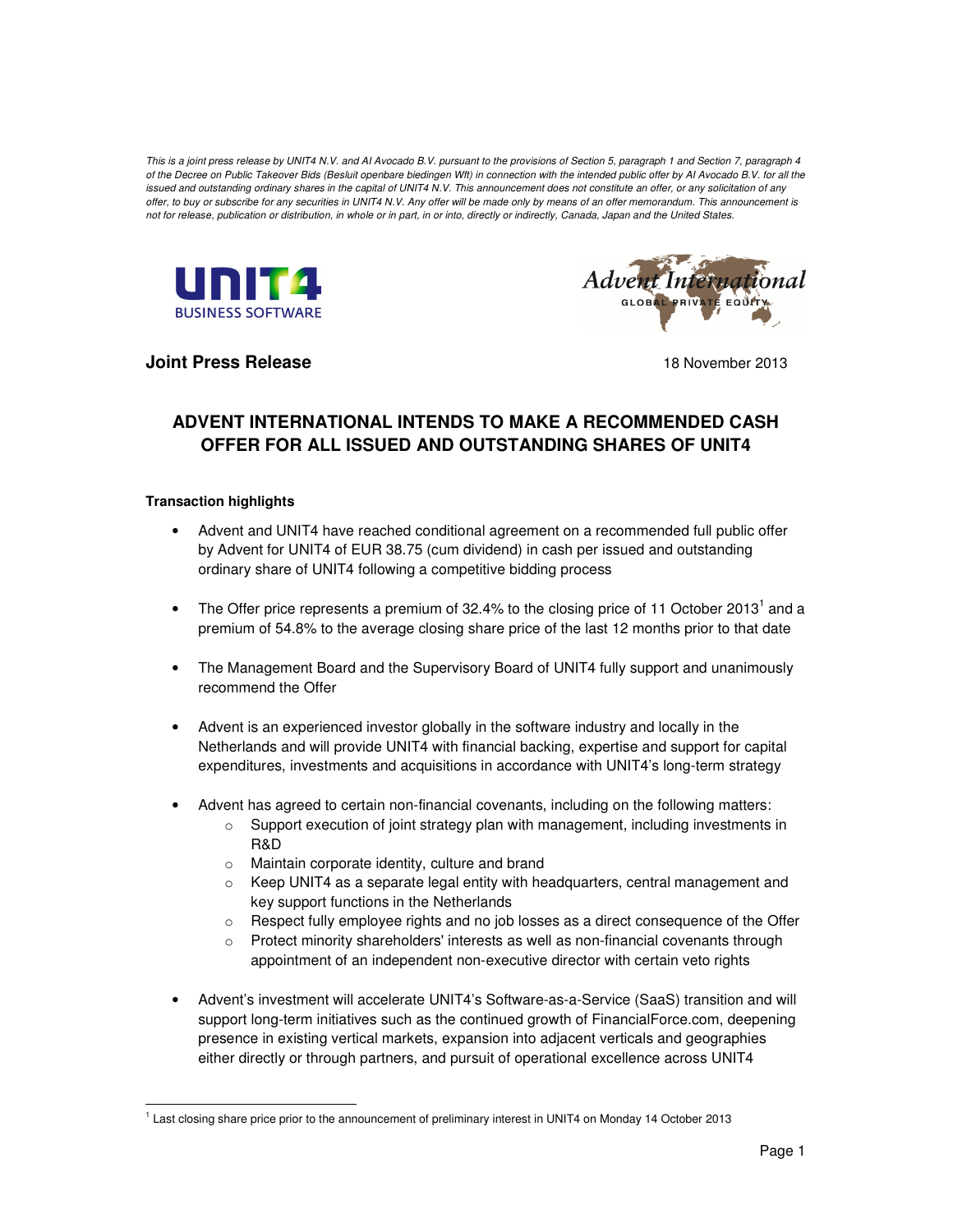- Advent has committed financing in place providing deal certainty
- Founder Chris Ouwinga has irrevocably confirmed to support and accept the Offer, representing approximately 5.6% of UNIT4's outstanding shares

**Sliedrecht/London, 18 November 2013 – UNIT4 N.V. ("UNIT4" or the "Company") and AI Avocado B.V. (a newly incorporated wholly owned subsidiary of funds managed by Advent International Corporation ("Advent")) jointly announce that they have reached conditional agreement in connection with a public offer by AI Avocado B.V. for all issued and outstanding ordinary shares in the capital of UNIT4 at an offer price of EUR 38.75 (cum dividend) in cash per issued and outstanding ordinary share (the "Offer"). The Offer represents a 32.4% premium to UNIT4's closing share price as at 11 October 2013 and a 54.8% premium to UNIT4's average closing price over the last 12 months prior to that date. The Offer values 100% of the issued and outstanding ordinary shares of UNIT4 at EUR 1,172 million (on a fully diluted basis), and equates to an Enterprise Value of EUR 1,279 million, and 14.2x consolidated EBITDA and 18.1x EBITDA adjusted for capitalised research and development costs and investments in FinancialForce.com<sup>2</sup> .**

Philip Houben, Chairman of the Supervisory Board of UNIT4: "During the summer we were approached by several parties expressing interest in UNIT4. After a competitive process, in which we weighed all options, we concluded that UNIT4 and its stakeholders would benefit from the Offer by Advent. Not only have we been able to negotiate the highest offer price, but we were also able to ensure the best non-financial covenants, thus safeguarding the interests of all our stakeholders. The Supervisory Board therefore fully supports the offer we received from Advent and unanimously recommends it to its shareholders."

Fred Wakeman, Managing Partner of Advent: "We are looking forward to making another investment in the Netherlands. We have been investing in the software industry for over 20 years and believe that UNIT4 has the opportunity to become a global leader in mid-market ERP, with vertical focus and clear technology differentiation. We are delighted to partner with Chris Ouwinga as Chairman and José Duarte as CEO to further develop the business."

# **Strategic rationale**

 $\overline{a}$ 

UNIT4 reviews its strategic alternatives on a regular basis given the dynamic market environment and the transition of its business model towards SaaS, assessing carefully the associated risks and benefits. The Company believes that a long-term approach in a private setting can enable the Company to accelerate this transition. When the Company was approached by parties expressing interest, both the Supervisory Board and the Management Board acted on their fiduciary duty to carefully consider these approaches and took all alternatives available to UNIT4 into consideration. Following a competitive process, Advent offered the highest price and best non-financial covenants.

Advent has a clear understanding of the software industry and a strong track record of supporting international growth. Advent's investment will accelerate UNIT4's SaaS transition and will support long-term initiatives such as the continued growth of FinancialForce.com, deepening presence in existing vertical markets, expansion into adjacent verticals and geographies either directly or through partners, and the pursuit of operational excellence across UNIT4.

Advent supports the strategic direction of UNIT4 and has agreed with the Management Board a joint strategy plan for growth targeting further conversion from licence to SaaS and subscription revenues,

<sup>2</sup> Based on a net debt of EUR 107m as per 30 June 2013, consolidated EBITDA of EUR 89.8m and adjusted EBITDA of EUR 70.6m for the 12 month period ending 30 June 2013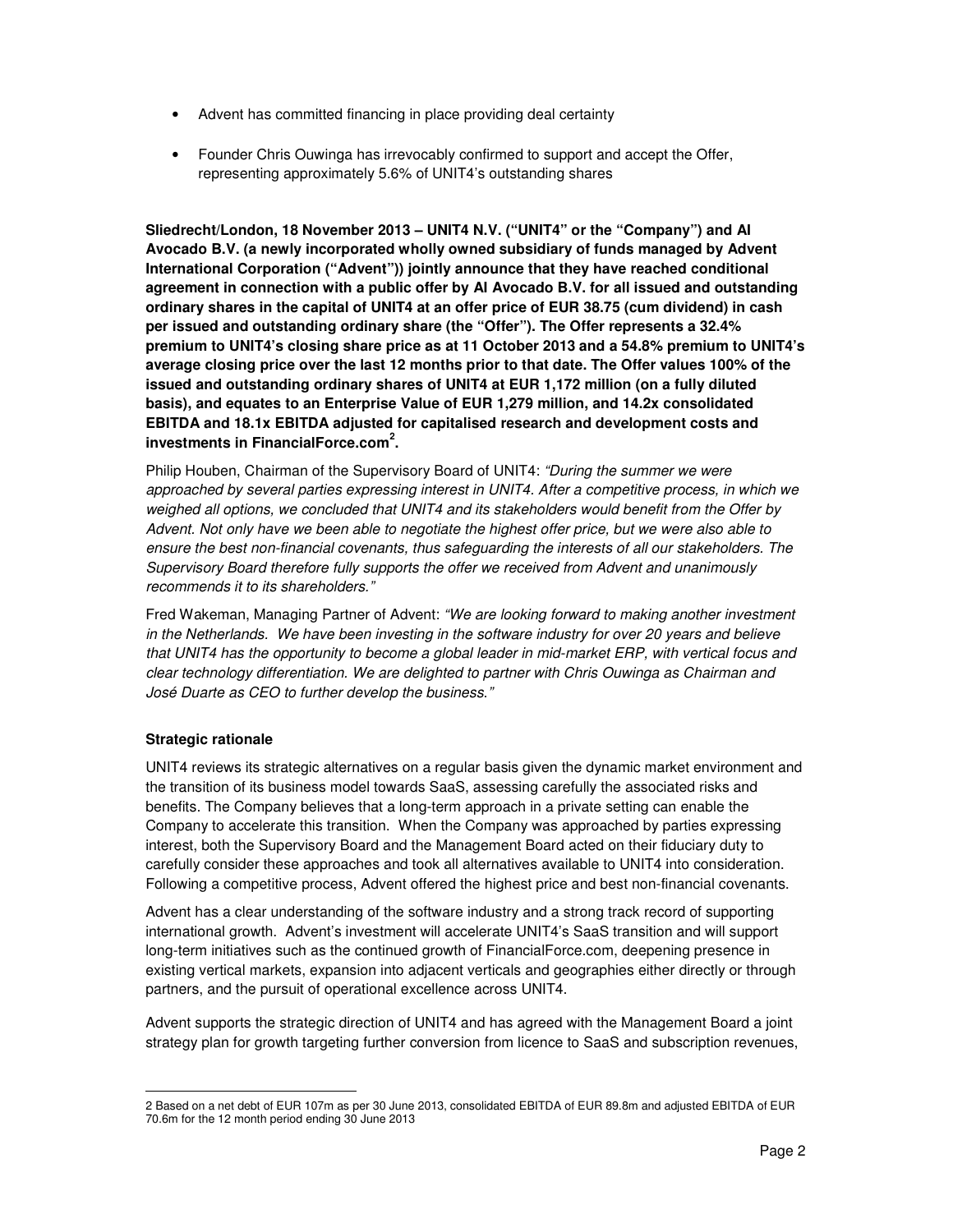further expansion into new verticals and geographies, and the pursuit of operational excellence and world class R&D.

In supporting the joint strategy plan, Advent recognises that UNIT4 will need to make substantial investments in R&D and potentially target add-on M&A. The acquisition debt is therefore structured in such a way to provide UNIT4 the financial flexibility for these investments.

José Duarte, co-CEO of UNIT4: "We are looking forward to pursuing our strategy together with Advent. They fully back our conversion to SaaS and recognize the investments such a transition requires. In addition, they have agreed to structure the financing in such a way that it provides the operational flexibility needed to bring UNIT4 to the next level. They can help us accelerate our strategy, expand into additional markets, strengthen our market position, and will be instrumental to any add-on M&A, providing opportunities for future growth."

John Woyton, Advent Director: "The software industry is at a critical inflection point where SaaS vendors will place increasing pressures on the software market. We believe that a partnership between UNIT4 and Advent gives the Company the strategic flexibility to adapt and thrive in this rapidly evolving market and turn the challenge of SaaS into an opportunity. We are delighted to partner with UNIT4's highly talented team to create an even more innovative software business focused on long-term strategic, technology, and operational objectives."

#### **Sale process**

Since the initial expressions of interest for a potential takeover bid from several parties during the summer of 2013, a special committee, consisting of Philip Houben and Rob Ruijter (both members of the Supervisory Board of UNIT4) (the "Special Committee"), was appointed to engage in discussions with the potential bidders to oversee a structured process and safeguard the interests of all stakeholders of UNIT4.

Following the issuance of a press release stating the interest from several parties on 14 October 2013, UNIT4 was approached by additional parties also indicating an interest in a possible takeover. UNIT4 engaged in discussions with some of these interested parties. Consistent with their fiduciary duties, the Management Board and the Supervisory Board of UNIT4 carefully evaluated the expressions of interest as it did with the initial approaches and decided to invite more bidders into the process.

# **Full support and unanimous recommendation from the Management Board and the Supervisory Board**

Throughout the process, the Special Committee, the Management Board, and the Supervisory Board have met on a frequent basis to discuss the progress of the process and the key decisions in connection therewith. The Special Committee, the Management Board, and the Supervisory Board have received extensive financial and legal advice and have given careful consideration to the strategic, financial, and social aspects and consequences of the proposed transaction.

After due and careful consideration, the Management Board and the Supervisory Board believe that the Offer by Advent provides a fair price to the shareholders and is in the best interests of UNIT4 and all its stakeholders. In this respect, ING Bank N.V. has issued a fairness opinion to the Management Board and the Supervisory Board and ABN AMRO Bank N.V. has provided a fairness opinion to the Supervisory Board, and both have opined that the Offer is fair to the shareholders of UNIT4 from a financial point of view.

Taking all these considerations into account, the Management Board and the Supervisory Board fully support and unanimously recommend the Offer for acceptance to the shareholders of UNIT4. The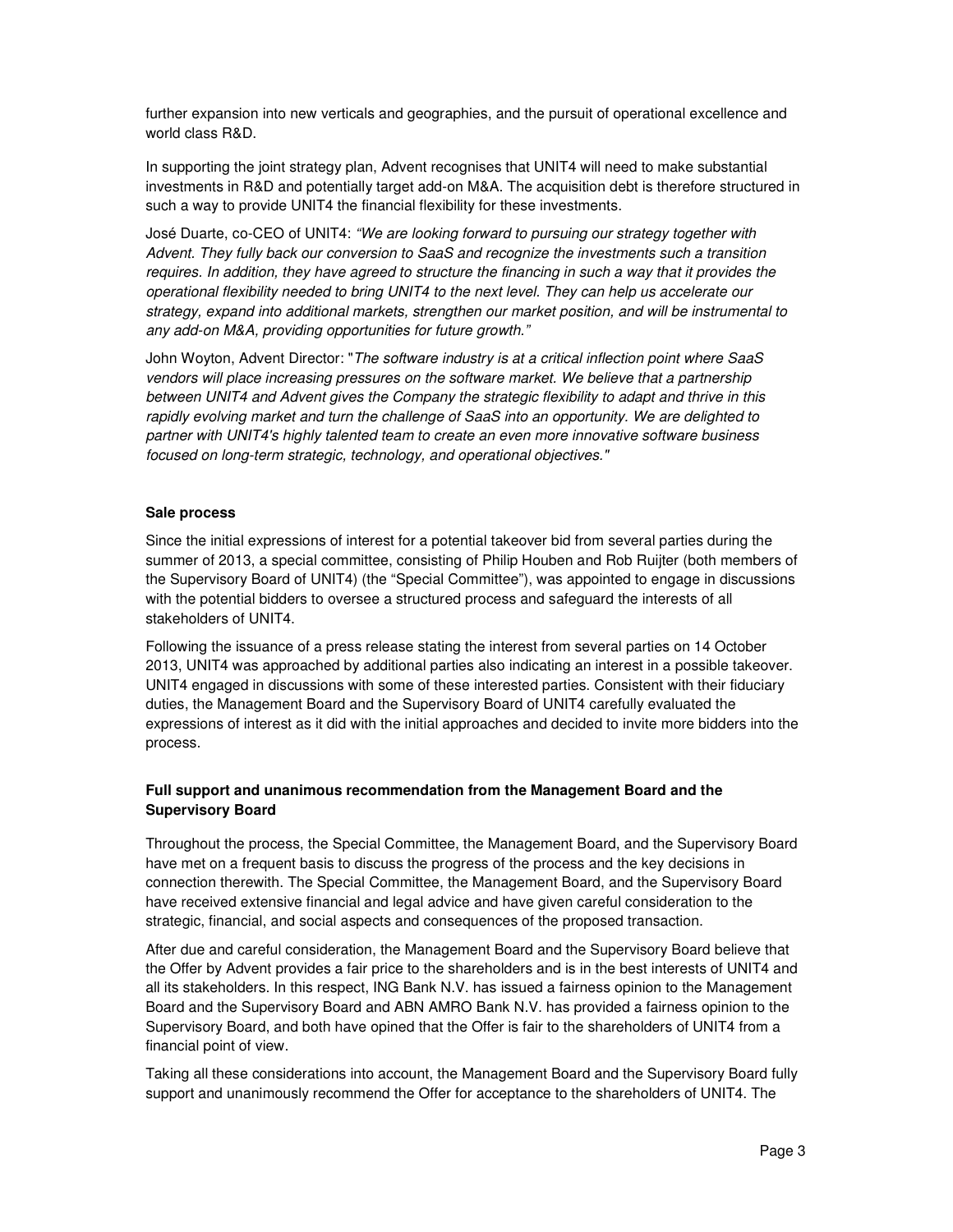Management Board and the Supervisory Board believe that the Offer will deliver significant benefits to the shareholders, employees, customers and other stakeholders of UNIT4.

The members of the Management Board who hold shares in UNIT4, including Mr. Chris Ouwinga, who owns approximately 5.6% of the Company, have agreed to an irrevocable undertaking to support and accept the Offer, subject to customary conditions. No additional shareholders have been approached for an irrevocable undertaking to support and accept the Offer.

Chris Ouwinga, founder and co-CEO of UNIT4: "We are pleased to announce this transaction today. We have carefully looked at all our strategic options and believe the proposed transaction is in the best interest of all our stakeholders. Although our ownership structure in itself is not a goal, being owned by Advent does bring benefits. It not only brings the certainty and commitment of funding for the coming years, but Advent also brings expertise, knowledge and experience that will be valuable in the pursuit of our strategy. Advent has left a very good impression during our conversations and has shown they understand where we want to take the business. Our identity will remain intact, with headquarters, central management and key support functions remaining in the Netherlands. The rights of our employees are fully respected and we believe this will create new opportunities. We look forward to pursuing our future together."

#### **Governance, management and employees**

UNIT4 will maintain the one-tier board system that was approved by shareholders on 24 September 2013 and will be adopted on 1 January 2014. After a successful completion of the Offer, the one-tier board will consist of nine members. Advent values the expertise and experience of Chris Ouwinga as founder of UNIT4 and has asked him to remain as Chairman and re-invest part of his proceeds as part of the Offer. The board will also include José Duarte as CEO, Edwin van Leeuwen as CFO, as well as Frank Rövekamp as the independent non-executive member. The remaining five board members will be designated by Advent.

Advent is focused to ensure that UNIT4's key management is retained and is committed to provide them with career opportunities. Advent intends to offer certain members of the management team the opportunity to participate in the investment alongside Advent.

Advent recognises the employees of UNIT4 will play an important role in the joint strategy plan. As such, current arrangements with the works councils and relevant trade unions will be maintained. All existing employee rights, including pension rights, will be fully respected.

#### **Non-financial covenants**

Advent has provided certain non-financial covenants with regard to the strategy, governance, employees and retention matters described above, as well as other matters. Selected non-financial covenants will survive even if Advent sells its participation to a third party buyer. The independent member of the one-tier board will have certain veto rights to safeguard these non-financial covenants for a period of up to four years after the settlement date.

UNIT4 will remain a separate legal entity with headquarters, central management and key support functions in The Netherlands. Furthermore, UNIT4 will retain its corporate identity and culture, and the major brand and product names will be maintained in all relevant markets. The Company shall continue to develop world-class software for its customers.

#### **Financing of the Offer**

The Offer values 100% of the issued and outstanding UNIT4 shares at EUR 1,172 million (on a fully diluted basis). Advent will finance the Offer through a combination of EUR 605 million of third party debt. The remainder of the funding comes from equity, representing over 50% contribution to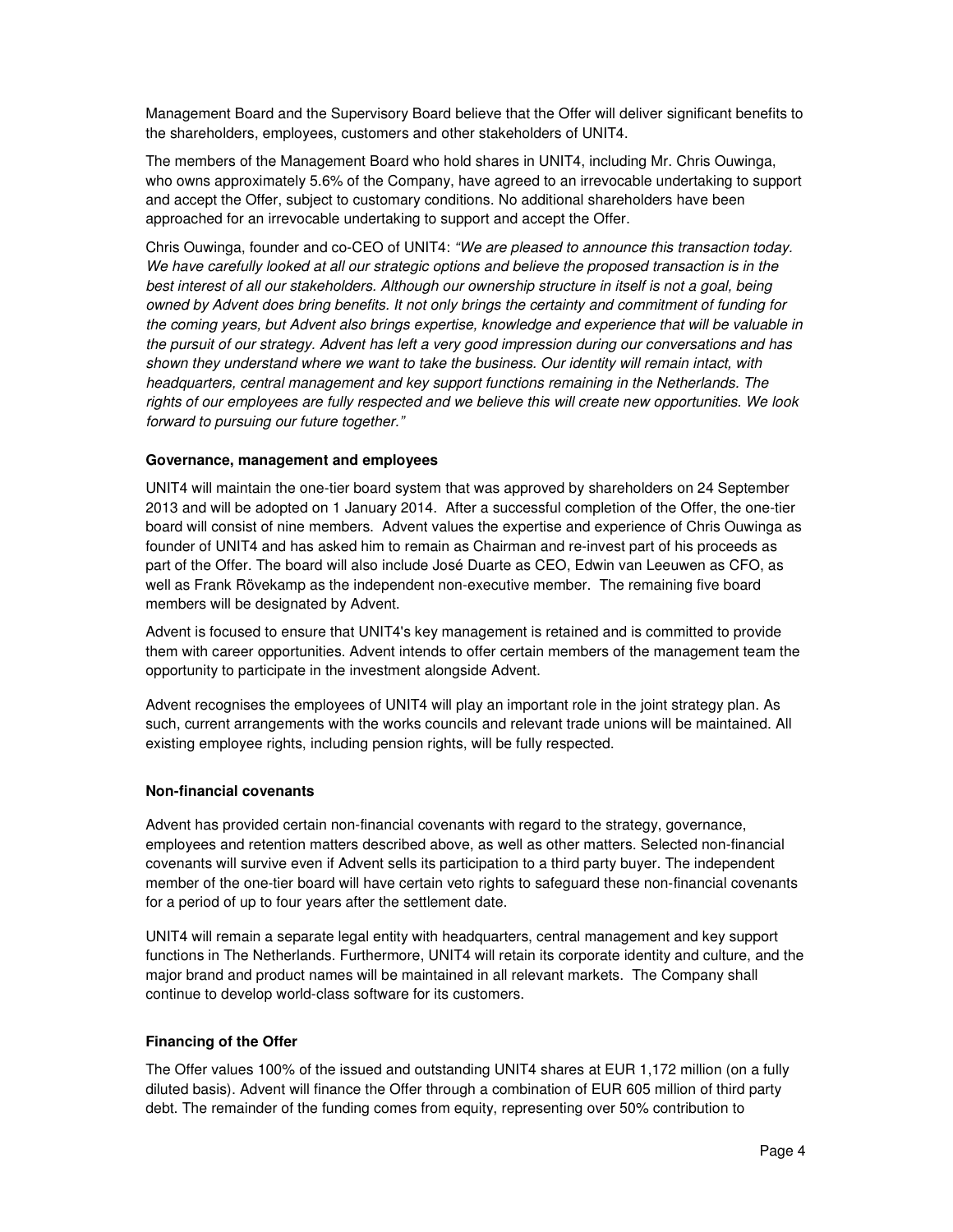enterprise value. In this respect, Advent has, subject to customary conditions, secured fully committed debt financing from a group of reputable banks and has entered into binding documentation with its lenders. In addition, Advent has entered into binding equity commitment documentation from Advent funds. Advent is therefore able to pay the offer price.

# **Commencement and offer conditions**

The commencement of the Offer is subject to the satisfaction or waiver of the following commencement conditions customary for a transaction of this kind:

- (i) parties having agreed on the offer memorandum;
- (ii) no material adverse effect having occurred;
- (iii) approval of the offer memorandum by the AFM (Dutch Authority Financial Markets);
- (iv) Stichting Continuïteit UNIT4 not having exercised its call option right to have protective preference shares issued to it;
- (v) no revocation or change of the recommendation by the Management Board and the Supervisory Board;
- (vi) no public announcement having been made of a competing offer;
- (vii) no breach of the merger protocol having occurred;
- (viii) no notification having been received from the AFM that the Offer is in breach of the offer rules;
- (ix) no order, stay, judgment or decree having been issued prohibiting the Offer;
- (x) trading in the issued and outstanding shares in UNIT4 not having been permanently suspended by Euronext; and,
- (xi) the required works council co-determination procedures and other employee related notification procedures having been completed with respect to the Offer and the financing thereof.

If, and when made, the consummation of the Offer will be subject to the satisfaction or waiver of the following offer conditions customary for transactions of this kind:

- (i) a minimum acceptance of 85% of the UNIT4 issued and outstanding shares;
- (ii) no material adverse effect having occurred;
- (iii) relevant antitrust clearance for the Offer;
- (iv) Stichting Continuïteit UNIT4 not having exercised its call option right to have protective preference shares issued to it;
- (v) no revocation or change of the recommendation by the Management Board and the Supervisory Board;
- (vi) no public announcement having been made of a competing offer;
- (vii) no breach of the merger protocol having occurred;
- (viii) no notification having been received from the AFM that the Offer is in breach of the offer rules;
- (ix) no order, stay, judgment or decree having been issued prohibiting the Offer; and,
- (x) trading in the issued and outstanding shares in UNIT4 not having been permanently suspended by Euronext.

Advent can waive the offer condition of 85% acceptance of the UNIT4 shares, unless the acceptance level is below 75% in which case prior approval of UNIT4's Management Board and Supervisory Board is required.

# **Competing offer**

UNIT4 and Advent may terminate the merger protocol in the event a *bona fide* third party makes an offer which, in the reasonable opinion of the Management Board and the Supervisory Board, is a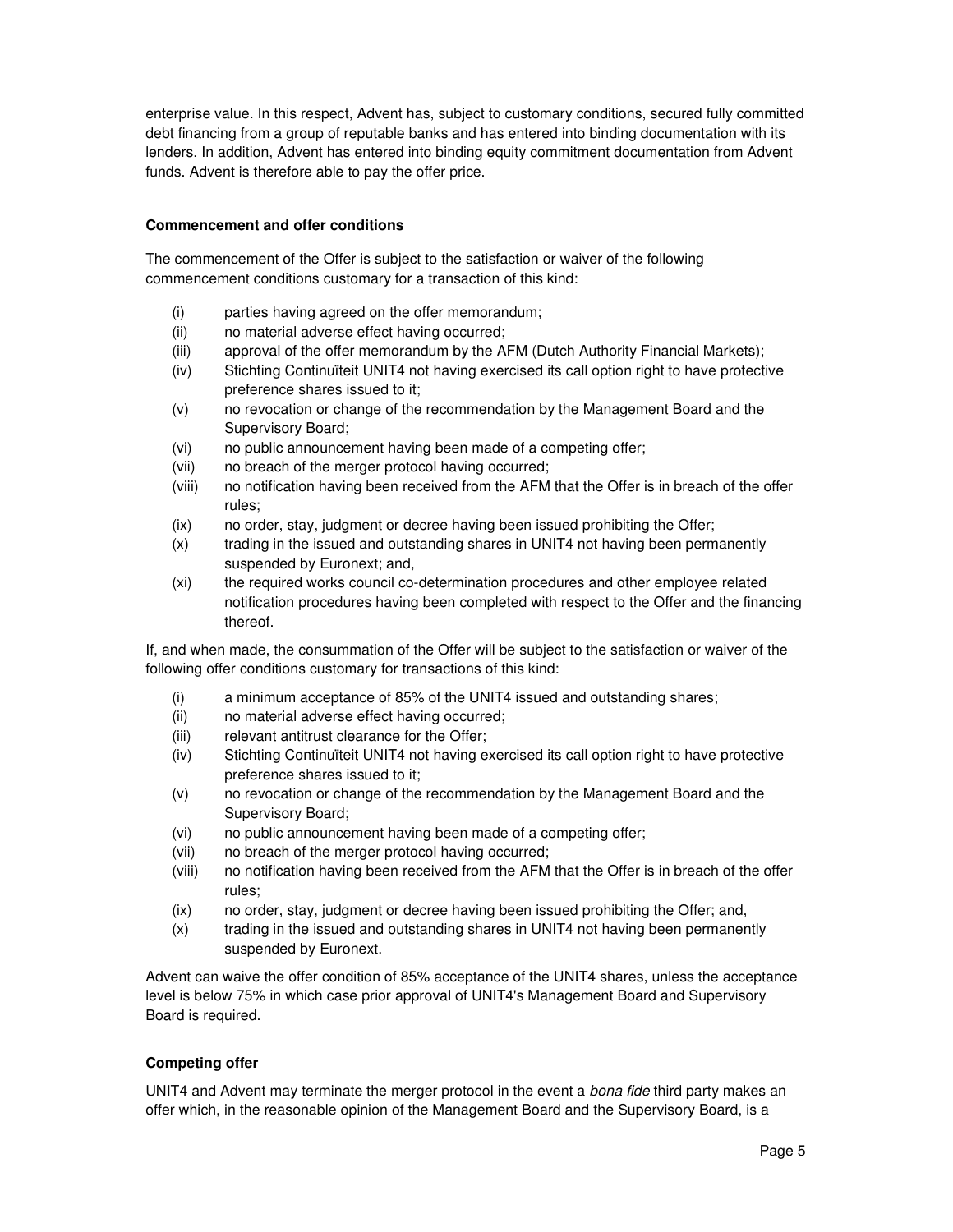more beneficial offer than the Offer, provided that the consideration per share exceeds the offer price by 10% or more in case of a cash offer and 15% or more in case of a share or mixed cash/share offer.

In the event of a competing offer, Advent will be given the opportunity to match this offer, in which case the merger protocol may not be terminated by UNIT4. UNIT4 has entered into customary undertakings not to solicit third party offers.

In case of termination of the merger protocol because of a competing offer that has been declared unconditional, a material breach of the merger protocol by UNIT4 or a revocation or change of the recommendation of the Management Board and the Supervisory Board other than in accordance with the merger protocol, UNIT4 will forfeit a termination fee to Advent equal to EUR 10 million. In case of termination of the merger protocol because of a material breach of the merger protocol by Advent or the Company, the non-breaching party will receive a termination fee equal to EUR 10 million.

#### **Indicative timetable**

Advent and UNIT4 will seek to obtain all necessary approvals and competition clearances as soon as practicable, whereby Advent has agreed to take the necessary steps to obtain clearance from the competition authorities. The required advice and consultation procedures with UNIT4's works councils and trade unions will be commenced expeditiously.

Advent intends to launch the Offer as soon as practically possible and in accordance with the applicable statutory timetable. The offer memorandum is expected to be published and the Offer is expected to commence during Q1 2014. UNIT4 will hold an informative Extraordinary General Meeting at least 6 business days before closing of the offer period in accordance with Section 18 Paragraph 1 of the Decree.

#### **Advisors**

ING Corporate Finance and Oppenheimer Europe Ltd. are acting as financial advisors to UNIT4. ABN AMRO Bank N.V. is acting as independent financial advisor to the Supervisory Board of UNIT4. Goldman Sachs International is acting as financial advisor to Advent.

De Brauw Blackstone Westbroek is acting as legal advisor to UNIT4. Allen & Overy is acting as legal advisor to Advent.

Marlborough Partners is acting as debt advisor, Deloitte as accounting & tax advisor, and Bain & Co as commercial advisor to Advent.

Citigate First Financial is acting as communications advisor to UNIT4, and FTI Consulting is acting as communications advisor to Advent.

# **Further information**

The information in this press release is not intended to be complete. For further information explicit reference is made to the offer memorandum, which is expected to be published during Q1 2014. This offer memorandum will contain further details regarding the Offer.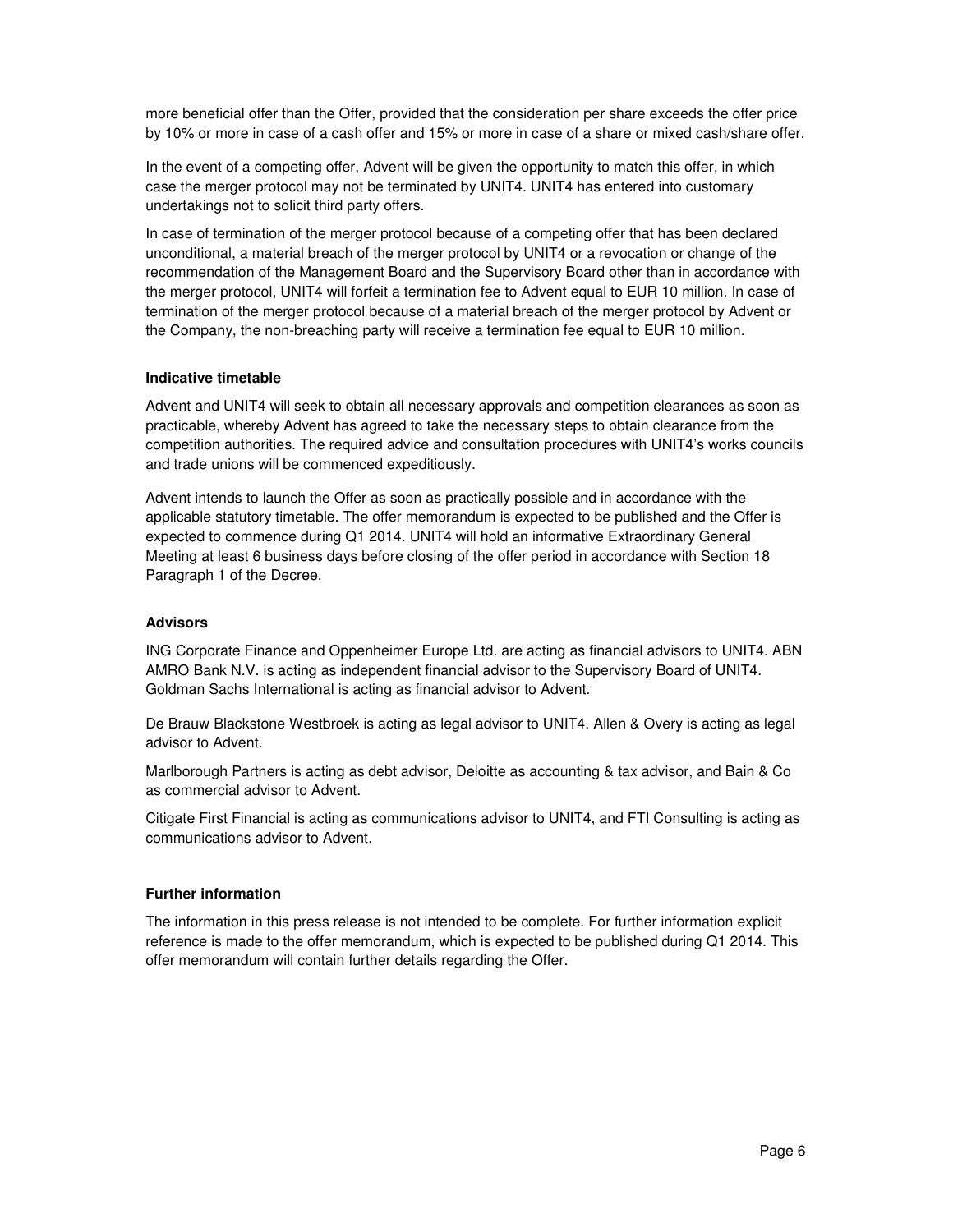## **NOTE: CONFERENCE CALL FOR MEDIA AND ANALYSTS TO BE HELD THIS MORNING**

**A conference call for media will be hosted today at 8.30 CET: access number: +31 (0) 45 6316902 (NL) or +44 207 153 2027 (international), conference code: 4651343.** 

**An audio webcast for analysts and investors will be hosted today at 10.00 CET. This meeting can be followed on www.unit4.com or by phone via access number: +31 (0) 45 6316905 (NL) or +44 207 153 2027 (international), conference code: 4651346.** 

#### **For more information**

UNIT4 N.V. Tel: +31 (0)184 444444

Chris Ouwinga, co-CEO chris.ouwinga@unit4.com

José Duarte, co-CEO jose.duarte@unit4.com

Edwin van Leeuwen, CFO edwin.van.leeuwen@unit4.com Advent Media Relations Fergus Wheeler / Louisa Feltes Tel: +44 (0) 7710 128 347 / + 44 (0) 7843 385 075 Switchboard: + 44(0) 20 7831 3113 E-mail:fergus.wheeler@fticonsulting.com or louisa.feltes@fticonsulting.com

#### **About UNIT4 – www.unit4.com**

UNIT4 is a global cloud-focused business software company aimed at helping dynamic public sector and commercial services organizations to embrace change simply, quickly and cost effectively in a market sector it calls 'Businesses Living IN Change' (BLINC)™. UNIT4 incorporates a number of the world's leading change embracing software brands including Agresso, the flagship ERP suite for midsized services intensive organizations; Coda, the best-of-class financial management software; and FinancialForce.com, the cloud applications company formed with investment from Salesforce.com.

With operations in 26 countries across Europe, North America, Asia Pacific and Africa and sales activities in several other countries, UNIT4's revenue was EUR 469.8 million in 2012.

UNIT4 is headquartered in Sliedrecht, the Netherlands and has over 4,300 employees. It is listed on Euronext Amsterdam and is included in the Amsterdam Midcap Index (AMX).

#### **About Advent – www.adventinternational.com**

Founded in 1984, Advent International is one of the largest and most experienced global investors dedicated solely to private equity. Since inception, the firm has invested in more than 280 buyout transactions in 36 countries and today has €24.3 billion in assets under management. With offices on four continents, Advent has established a globally integrated team of over 170 investment professionals across Europe, North America, Latin America and Asia. The firm focuses on growth and traditional buyout and strategic repositioning transactions across five core sectors**,** including technology, media and telecoms; business and financial services**;** healthcare**;** industrial**;** and retail,